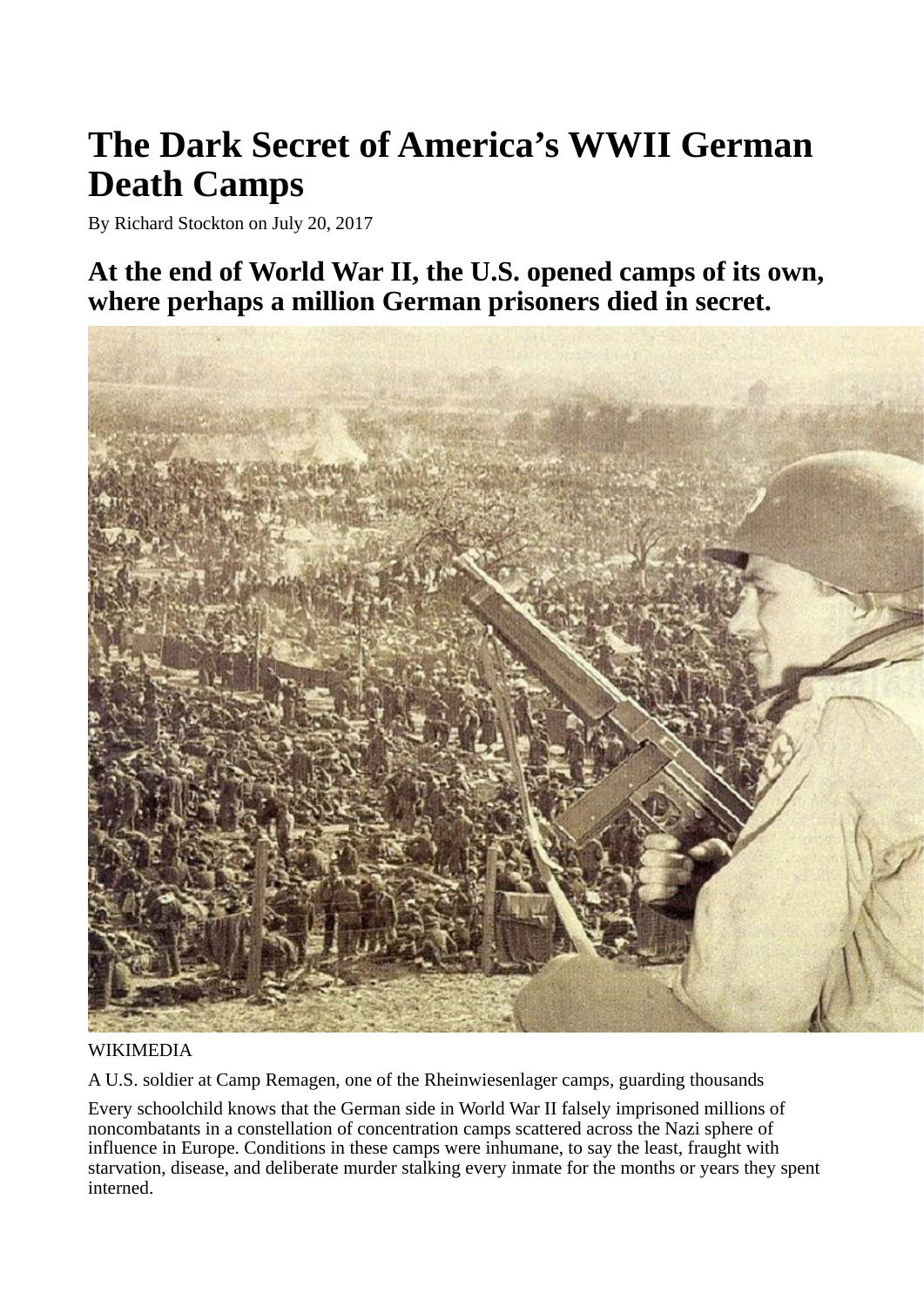What has largely escaped the victors' history books, however, is that another program of internment and mass murder was put together at the end of the war by Allied forces, who took in millions of German prisoners in the summer of 1945 and deliberately starved roughly one in four of them to death.

The story of the Rheinwiesenlager, or "Rhine Camps," was then covered up and obfuscated by professional historians for decades after the war while the survivors grew old and the prisoner records were destroyed.Rheinwiesenlager: Last Moves Of A Lost War



#### Flickr/ArmyDiversity

In the spring of 1945, the handwriting was on the wall for Germany. Millions of Allied troops poured into the Rhineland from the west, while the German SS and Wehrmacht forces staged desperate last stand actions in Vienna and Berlin to slow the Soviet Red Army's advance in the east.

During this collapse, as German General Jodl stalled ceasefire negotiations to buy time, as many as three million German soldiers disengaged from the Eastern Front and trekked across Germany to surrender to American or British troops, whom they hoped would be less vengeful than the triumphant Soviets.

The German influx quickly grew so large that the British stopped accepting prisoners, citing logistical problems. Sensing that the Germans were turning themselves in en masse simply to delay an official, inevitable total German surrender, U.S. General Eisenhower then threatened to order his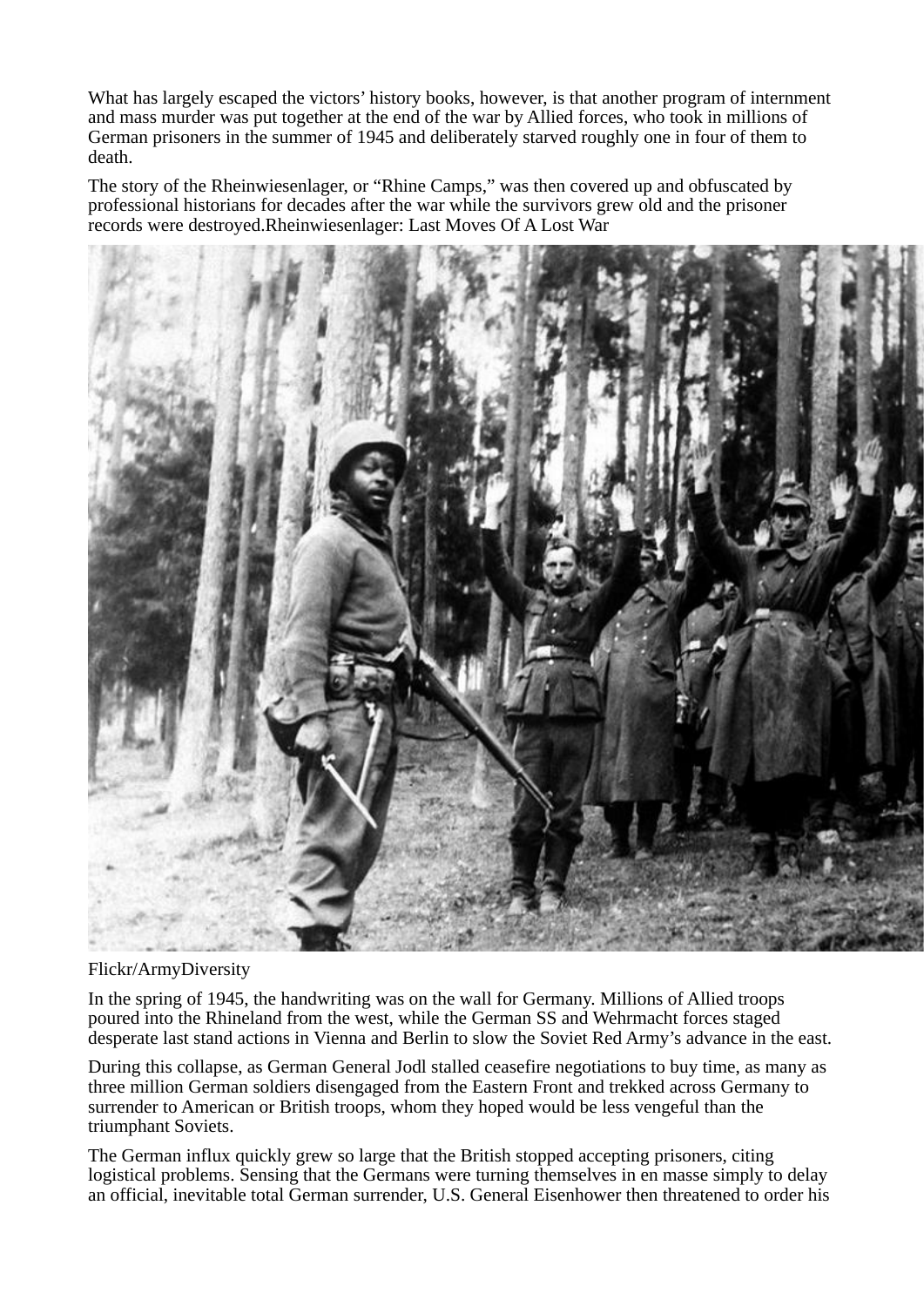troops to shoot the surrendering German soldiers on sight, which forced Jodl to formally surrender on May 8.

The prisoners kept streaming in, however, and they all needed to be processed before the U.S. Army decided their fate.

The Army then hit on a solution for coping with large numbers of undesirable people that was similar to the one that the Germans had used in Poland: commandeer large stretches of farmland and wrap barbed wire around the prisoners until something could be sorted out.

Dozens of large holding camps thus sprang up in western Germany during the late spring of 1945, and by early summer, German prisoners of war still wearing their worn-out uniforms began to fill them.

Army officers skimmed off suspicious-looking prisoners, such as SS personnel and men with blood group tattoos on their arms (often a sign of SS membership) and sent them to intelligence officers and war crimes investigators for special scrutiny.

Meanwhile, officers allowed rank-and-file members of the Wehrmacht, Luftwaffe, and Kriegsmarine to simply pick a spot on the ground and sit down until somebody up the chain decided they could go home. Or so they thought.

#### A New Status For Prisoners

The Geneva Convention and the 1907 Hague Convention strictly regulate the treatment of wartime prisoners. Captured enemy soldiers cannot be tortured or executed if they were wearing their country's uniform when caught. They cannot be put on display or publicly humiliated, nor can they be overworked or punished for no reason.

The conventions are stringent about their provisions: Every single POW must be fed and housed up to a standard equal to what their guards get, for example. And if it is impractical to heat the prisoners' barracks, for instance, the conventions' rules say that the camp personnel should not have heated barracks, either.

Almost uniquely for WWII powers, the American Army took these rules seriously and even, at one POW camp, made its own guards sleep in bedrolls on the ground for the three days it took to build prisoner barracks, though their cabins were already finished.

This American reputation for fairness drew millions of defeated Germans to the Western Front in the first place, and probably shortened the war somewhat as the fighting men chose captivity over suicide in battle.

What none of the surrendering Germans knew was that General Eisenhower, in consultation with British Prime Minister Winston Churchill and President Franklin Roosevelt in 1943, had already decided to use the inevitable German weakness following defeat to permanently cripple that country's ability to wage war.

As early as 1943, at the Tehran Conference, Roosevelt and Stalin had famously toasted to the shooting of 50,000 German officers after the war. They may or may not have been serious, but early in 1944, Eisenhower appointed a special assistant named Everett Hughes to handle the details of the surrender. That summer, a postwar plan devised by Treasury Secretary Henry Morgenthau, Jr. was initialed (and presumably approved) by both Roosevelt and Churchill.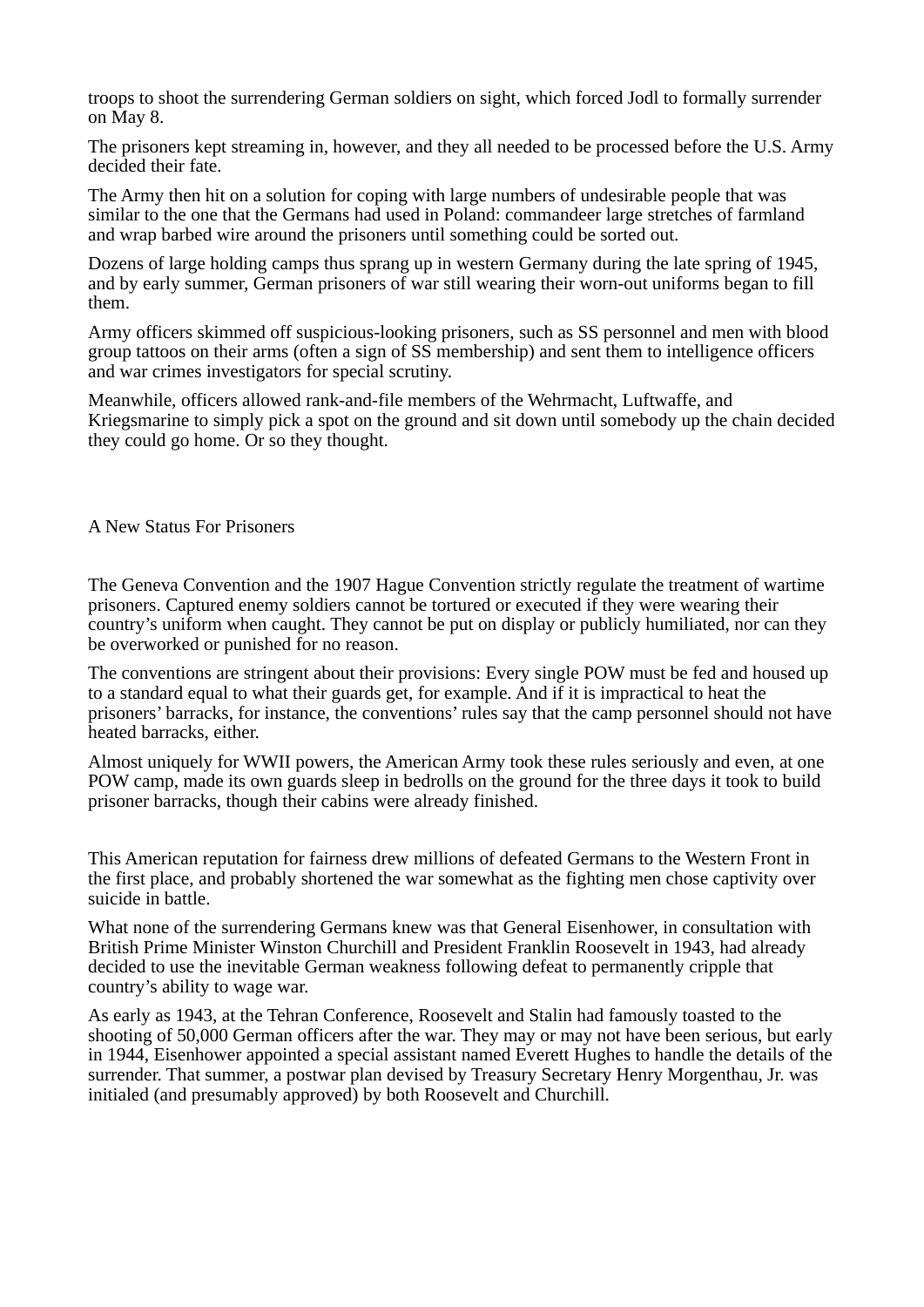

Wikimedia Commons

The Morgenthau Plan, as it came to be known, was beyond punitive: Germany was to be divided into occupation zones, its industry destroyed, crushing reparations imposed, and large sections of its population forcibly resettled to wipe out the German capacity for war once and for all.

It was, by modern standards, practically a blueprint for national genocide insofar as millions of Germans would have to starve or relocate to make it work.

Everett Hughes was all in favor of the Morgenthau Plan, but after the PR disaster that followed the October release of some of the details, he was cautious. On November 4, Hughes sent a memo to Eisenhower urging him to classify details of prisoners' rations as top secret. Eisenhower agreed.

By Richard Stockton on July 20, 2017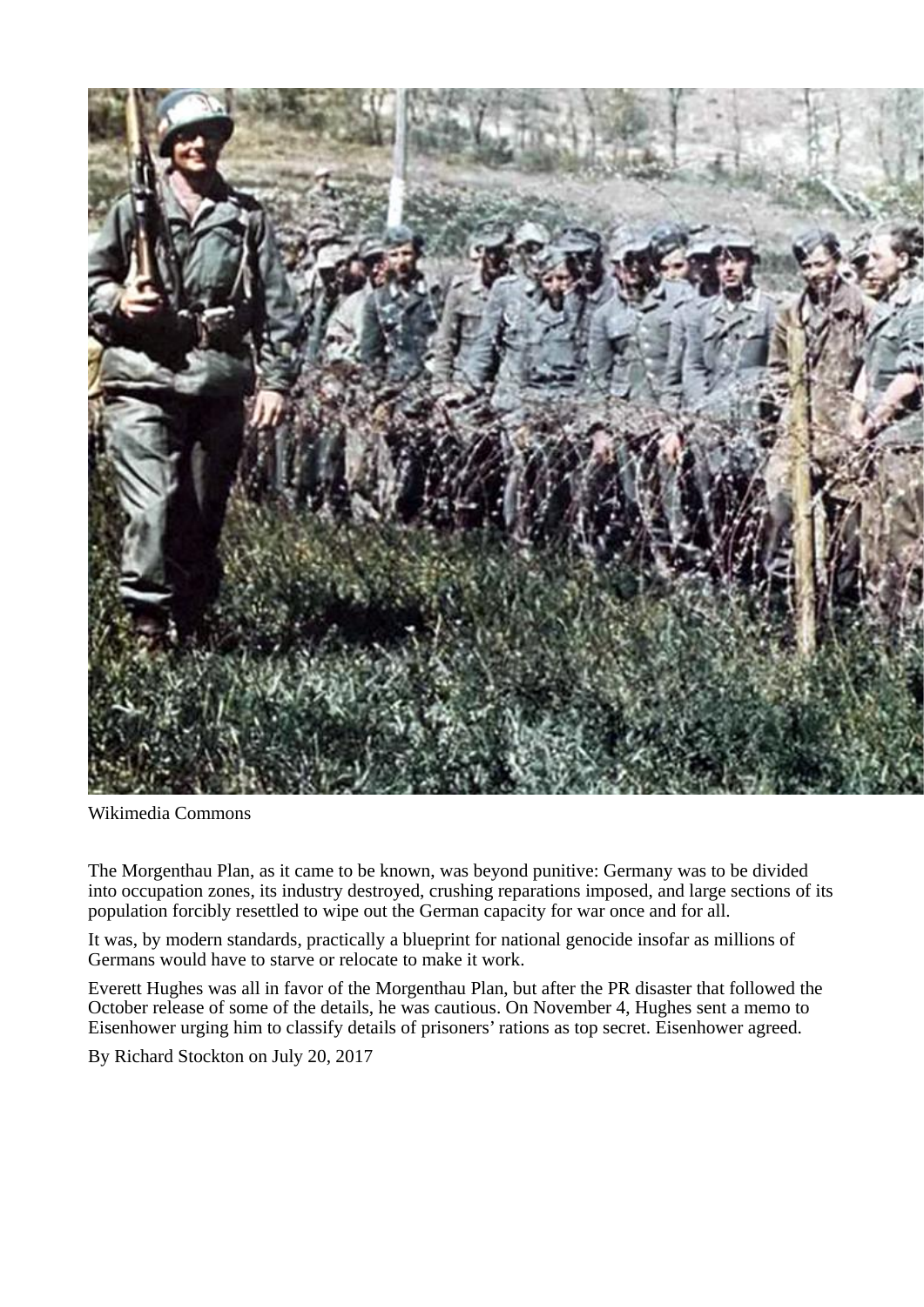### **"Widespread Mistreatment"**



Wikimedia Commons

Millions of surrendered Germans were held under conditions the U.S. Attorney General compared to Andersonville, the notorious Civil War Confederate POW camp whose commandant was hung for war crimes.

The reason for Hughes' interest in rations lies in the legal distinction he and others on Eisenhower's staff had made. Surrendered Germans, they decided, would not be classed as POWs, but under a new and totally made-up designation of "disarmed enemy forces" (DEFs). As DEFs, rather than POWs, the men would be entitled to none of the Geneva Convention's protections.

The American forces would not even be obliged to feed their captives, and they could legally — so went the argument — bar the Red Cross from inspecting their Rheinwiesenlager camps or sending relief aid.

Under their new legal status, the defeated German soldiers would almost literally become unpersons, a vulnerable position compounded by the fact that after the surviving German statesmen were arrested in Flensburg, German veterans didn't even have a government to advocate for them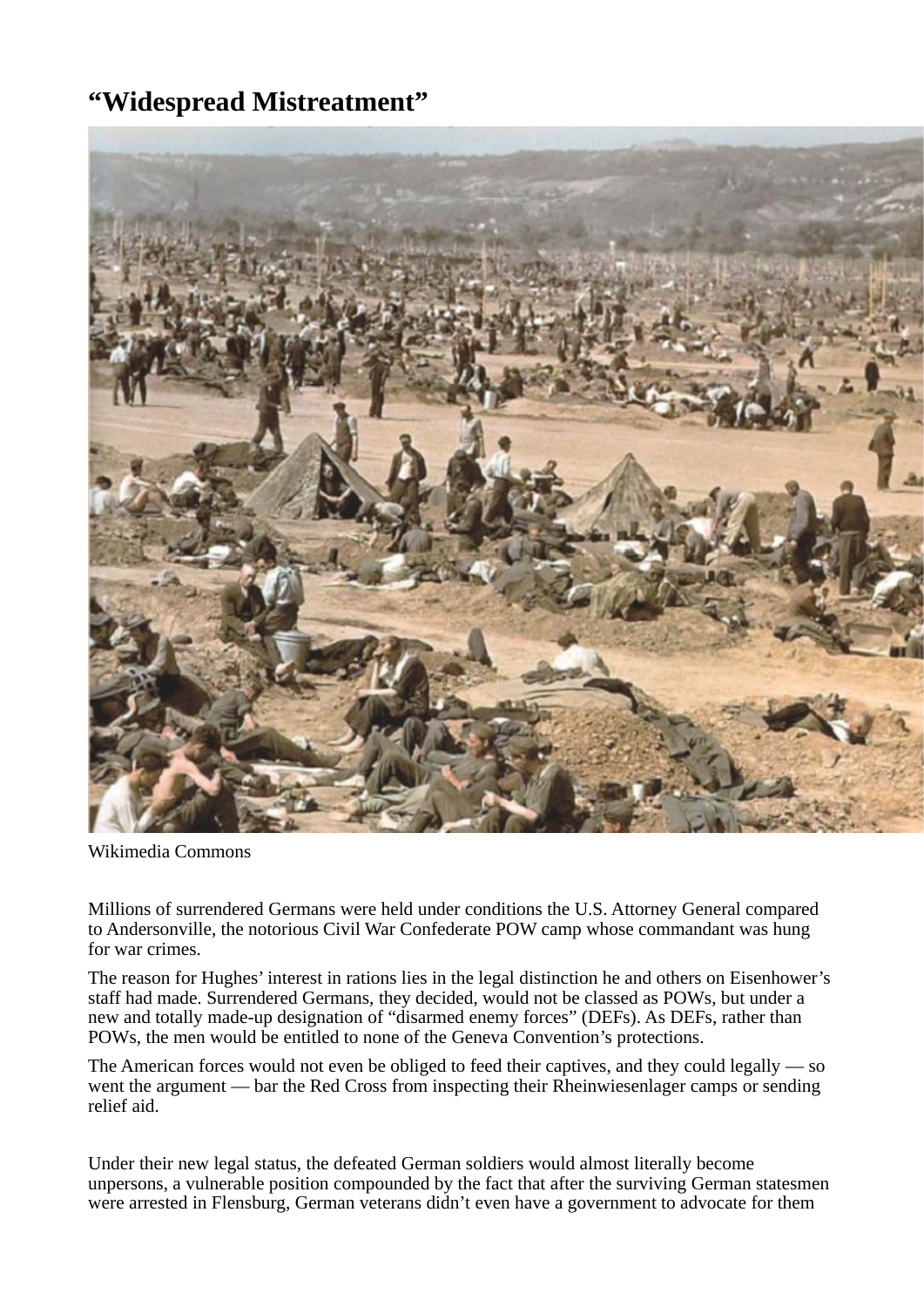anymore. They were perfectly helpless and totally at the mercy of the U.S. Army.

There is only one reason to strip prisoners of war of the legal status that protects them from mistreatment: to mistreat them. According to a 1989 book on the subject, *[Other Losses](http://abundanthope.net/artman2/uploads/1/Other_Losses_4.pdf)*, by Canadian writer James Bacque, at least 800,000, and "quite likely over a million" prisoners lost their lives in American-operated Rheinwiesenlager camps during the summer and fall of 1945.

Conditions in the Rheinwiesenlager camps, which were later reviewed by the Surgeon General's Office, "resembled Andersonville Prison in 1864." Even Stephen Ambrose, the world-famous historian and sometimes-employee of the Eisenhower estate, who was hired by the late President's family to investigate the book's charges, admitted in a 1991 *New York Times* [article:](http://www.nytimes.com/books/98/11/22/specials/ambrose-atrocities.html)

"There was widespread mistreatment of German prisoners in the spring and summer of 1945. Men were beaten, denied water, forced to live in open camps without shelter, given inadequate food rations and inadequate medical care. Their mail was withheld. In some cases prisoners made a "soup" of water and grass in order to deal with their hunger. Men did die needlessly and inexcusably."



Wikimedia Commons